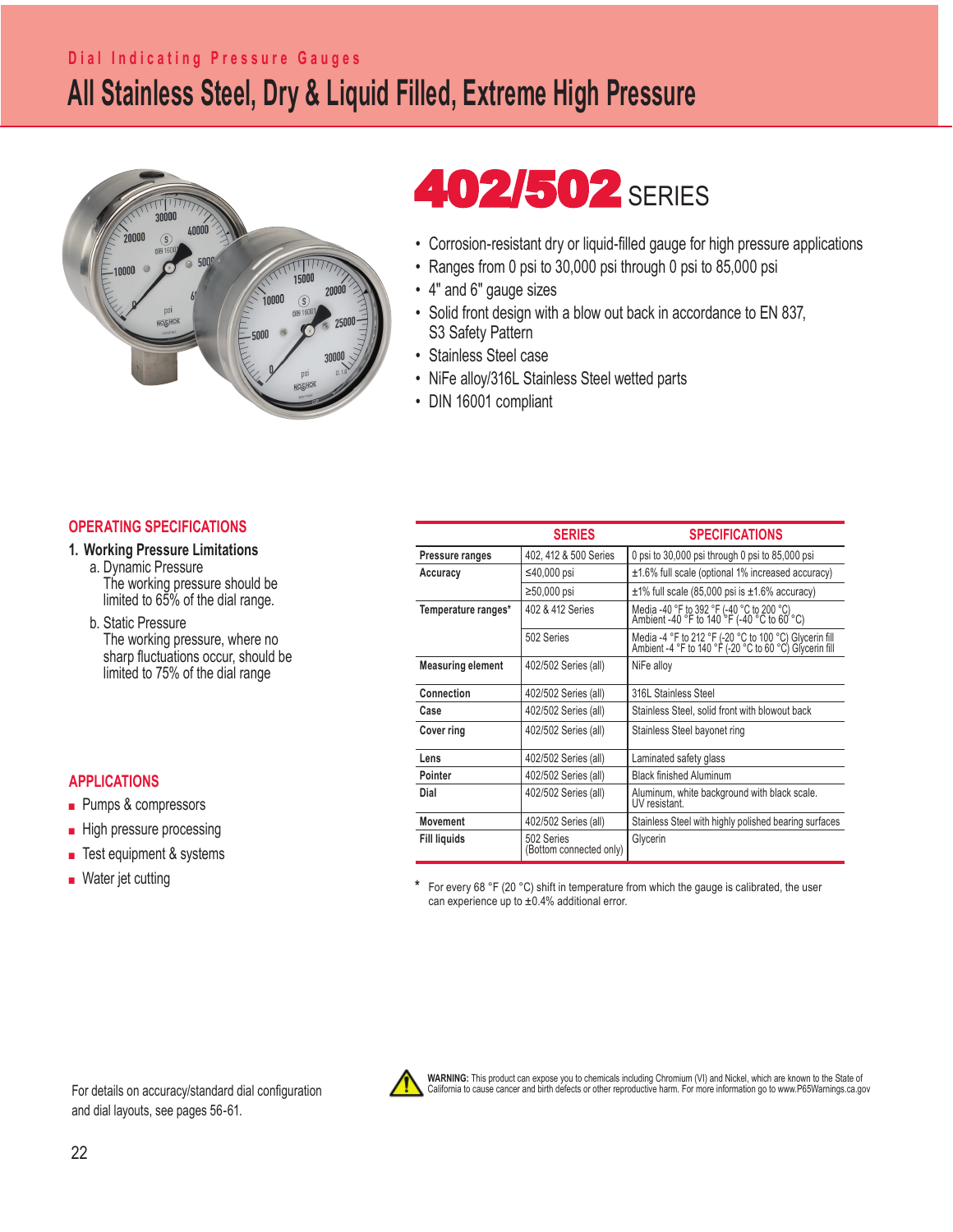**402/502 SERIES** 

| <b>ORDERING INFORMATION</b> |            |                                                     |  |                                                  |    |                                      |  |  |
|-----------------------------|------------|-----------------------------------------------------|--|--------------------------------------------------|----|--------------------------------------|--|--|
| <b>GAUGE SIZE</b>           |            | 40 4"                                               |  | 60 $6" *$                                        |    |                                      |  |  |
| <b>CASE TYPES</b>           |            | 402 Dry, bottom connection                          |  | 412 Dry, lower back connection                   |    | 502 Liquid filled, bottom connection |  |  |
| <b>PRESSURE RANGES</b>      |            | 30000 0 psi to 30,000 psi                           |  | 50000 0 psi to 50,000 psi                        |    | 75000 0 psi to 75,000 psi            |  |  |
|                             |            | 40000 0 psi to 40,000 psi                           |  | 60000 0 psi to 60,000 psi                        |    | 85000 0 psi to 85,000 psi **         |  |  |
| <b>SCALE OPTIONS</b>        |            | psi psi single scale                                |  | $psi/g/cm2$ psi/kg/cm <sup>2</sup> dual scale    |    |                                      |  |  |
|                             |            | psi/kPa psi/kPa dual scale                          |  | psi/bar psi/bar dual scale                       |    |                                      |  |  |
| <b>CONNECTION SIZES ***</b> |            | 9/16-18 9/16"-18 UNF 2B high pressure cone - Female |  | 9/16-HPM 9/16"-18 UNF 2A left hand thread - Male |    |                                      |  |  |
| <b>OPTIONS</b>              |            | <b>BRSP</b> Bayonet Ring Adjustable Set Pointer     |  | <b>SL</b> Silicone Fill                          | ST | <b>Stainless Steel Tagging</b>       |  |  |
|                             | LМ         | Laser Marking                                       |  | <b>SP</b> Red Set Pointer                        | IA | <b>Increased Accuracy</b>            |  |  |
|                             | <b>MIP</b> | Maximum Indicating Pointer                          |  | <b>SSFF</b> 304SS Front Flange                   |    |                                      |  |  |

**Please consult your local NOSHOK Distributor or NOSHOK, Inc. for availability and delivery information.**

\* Bottom connection only.<br>\*\* Only available on 60-402

Only available on  $60-402$  and  $60-502$  models, with  $\pm 1.6\%$  accuracy.

\*\*\* Additional process connection sizes available, consult factory.



#### **9/16″-18 UNF 2B High Pressure Cone Connection**



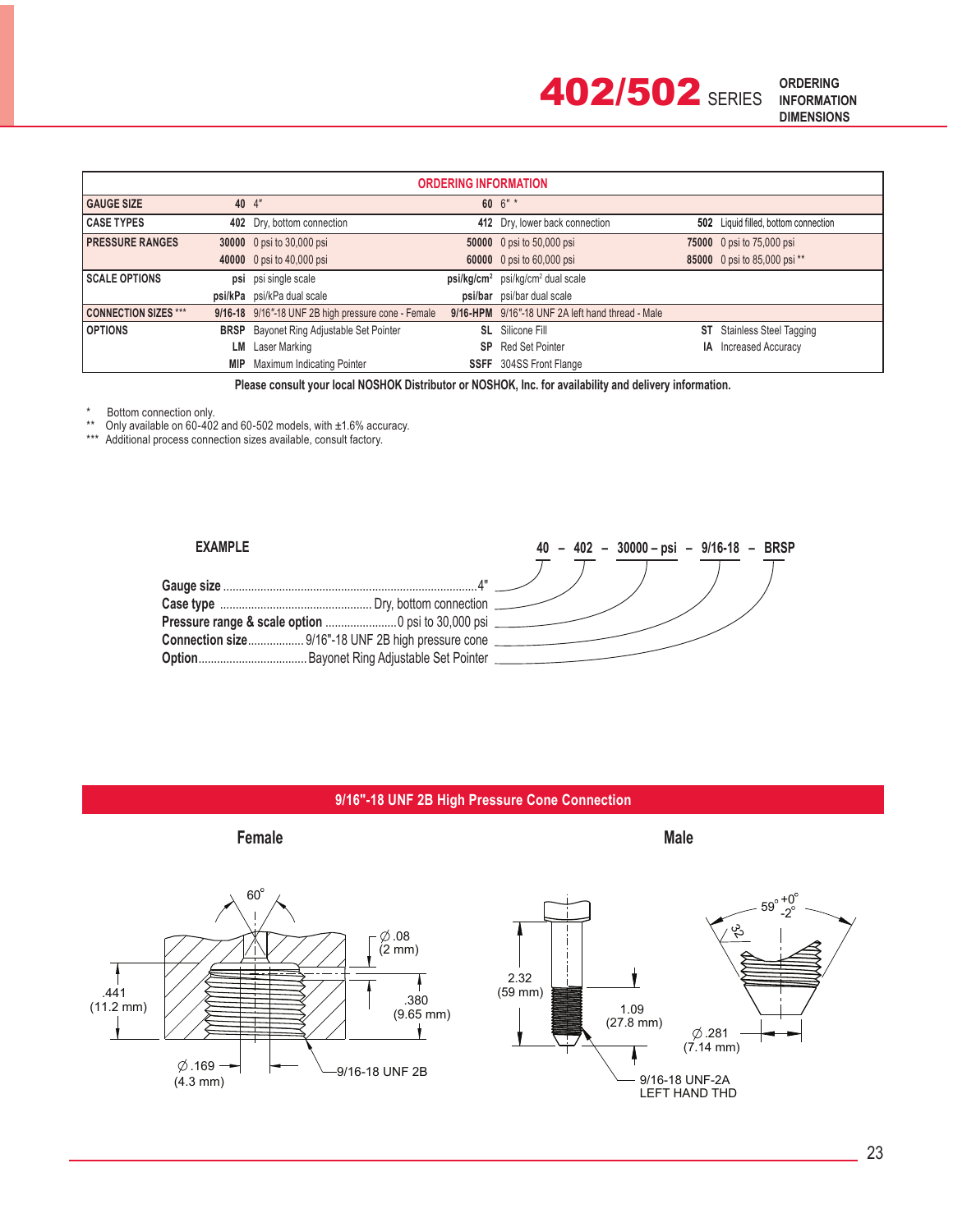## **Dimensions**

 **40-402/502 40-412**







 **60-402/502 40-402/502 Front Flange**